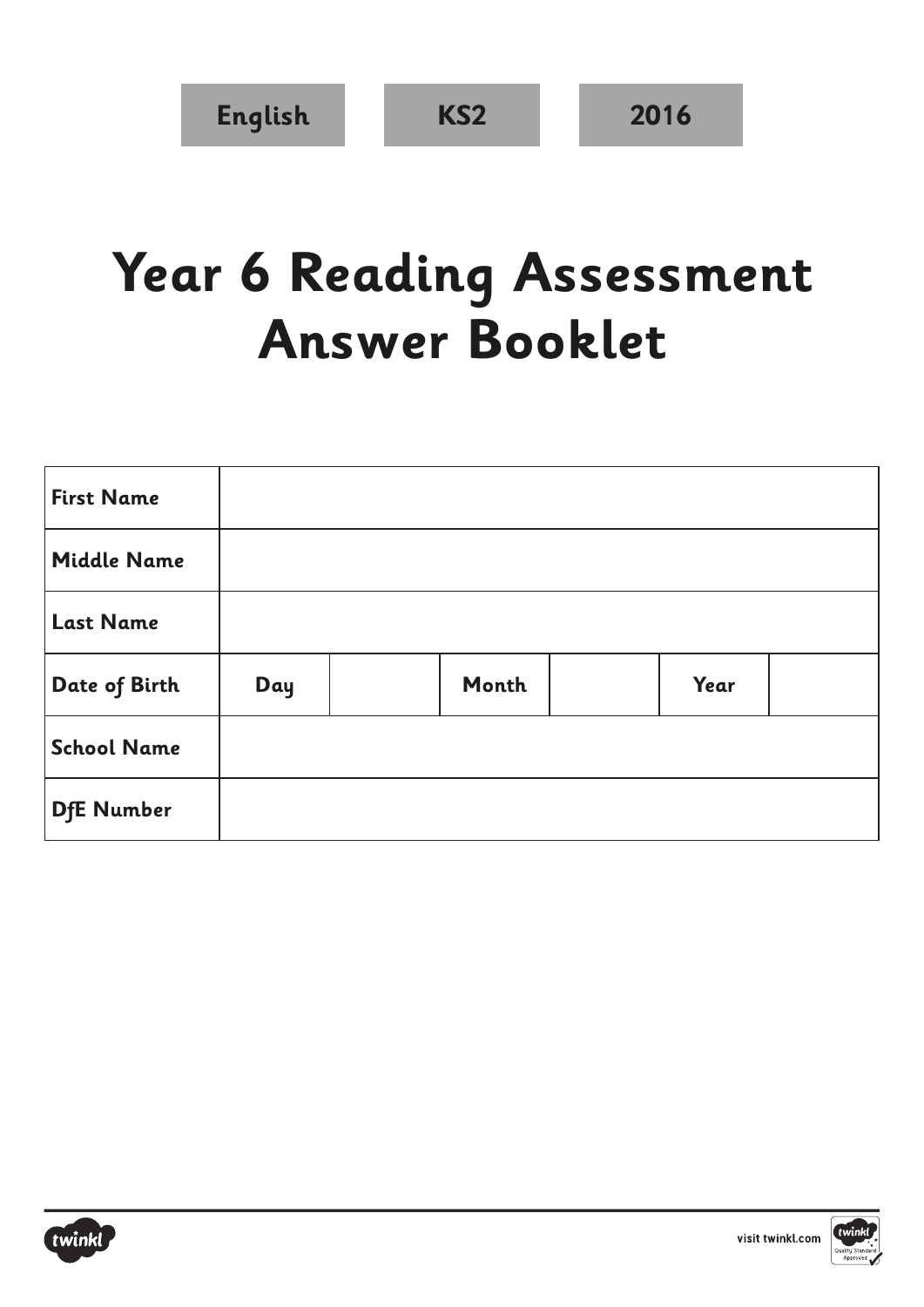

# total for this page **Questions 1 to 14 are about 'Running'** 1 mark **1.** According to the introduction, how many people in the UK are estimated to be going jogging at least once a week? 2 marks **2.** Look at the '**Beginner's Guide**' **Find** and **copy** the information to complete this table with the correct amounts of time. **Activity/Stage Time to Spend** Gentle warm-up before each activity Start by walking any amount that feels comfortable Short running intervals to begin including Cool down by walking or gently stretching 1 mark **3.** Look at the sentence: It is always a good idea to build your fitness gradually. What does the word gradually tell you?



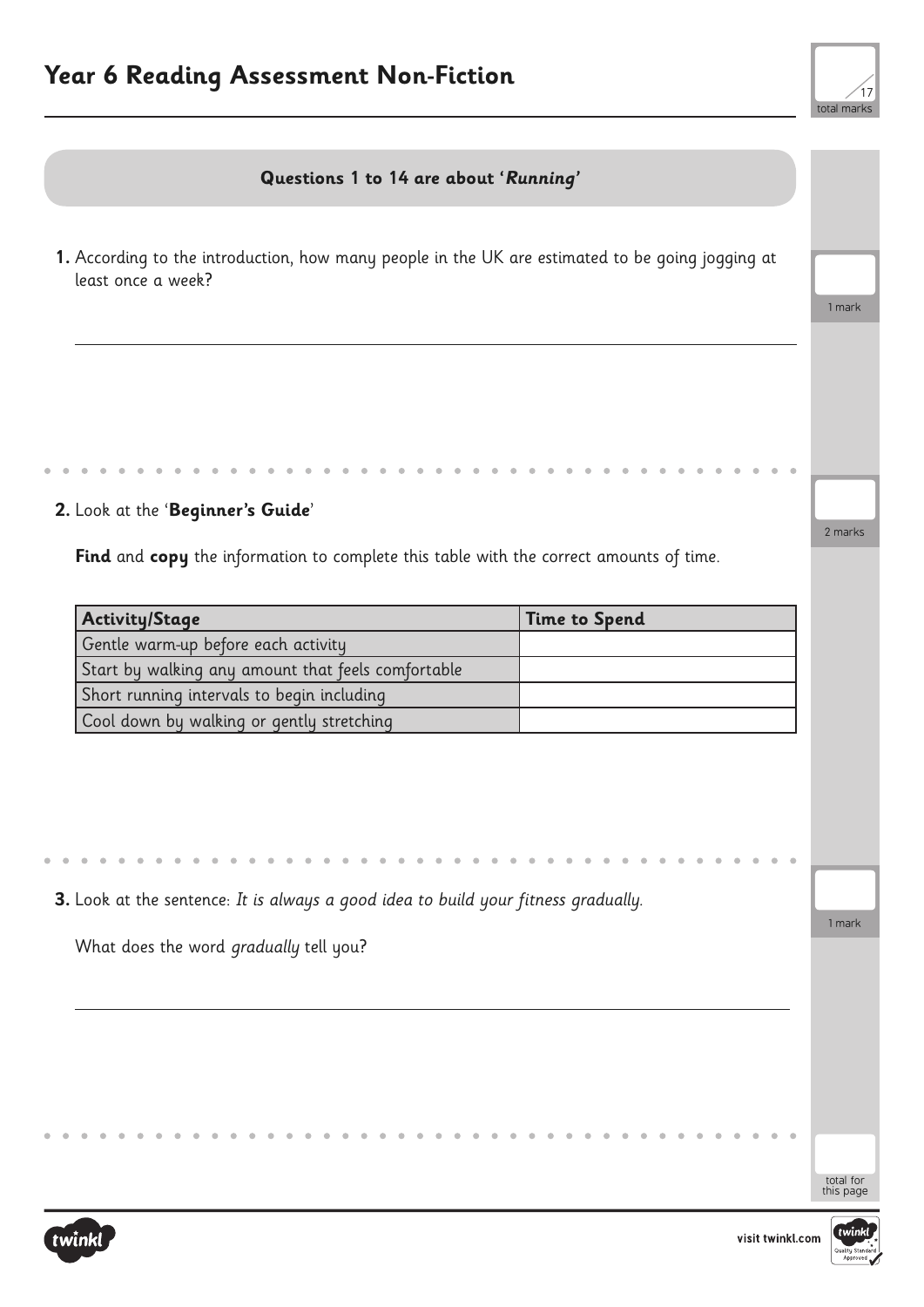| Year 6 Reading Assessment Non-Fiction                              |                                                                                        |           |
|--------------------------------------------------------------------|----------------------------------------------------------------------------------------|-----------|
| 4. Look at the section 'Staying Motivated'.                        |                                                                                        |           |
|                                                                    | Which of these ideas are suggested in the text to help with motivation? Tick four.     | 2 marks   |
|                                                                    |                                                                                        |           |
| Set yourself regular targets                                       | Run once every week                                                                    |           |
| Eat healthy food                                                   | Keep a training log                                                                    |           |
| Run with a friend or group                                         | Mix up routes and distances                                                            |           |
|                                                                    |                                                                                        |           |
| 5. What does the guide suggest you might write in a running diary? |                                                                                        | 1 mark    |
|                                                                    |                                                                                        |           |
|                                                                    |                                                                                        |           |
|                                                                    |                                                                                        |           |
|                                                                    |                                                                                        |           |
|                                                                    |                                                                                        |           |
|                                                                    |                                                                                        |           |
| 6. Look at the section 'Different Distances and Types'             |                                                                                        | 1 mark    |
| Draw lines to match up the headings with the correct explanations. |                                                                                        |           |
|                                                                    |                                                                                        |           |
|                                                                    |                                                                                        |           |
| <b>Track Running</b>                                               | Safely on pavements or in events where<br>roads are closed to all vehicle traffic.     |           |
|                                                                    |                                                                                        |           |
|                                                                    |                                                                                        |           |
| <b>Road Running</b>                                                | Over open or rough terrain which may include<br>grass, mud, woodlands, hills or water. |           |
|                                                                    |                                                                                        |           |
|                                                                    |                                                                                        |           |
| <b>Cross Country</b>                                               | Over specified distances                                                               |           |
| Running                                                            | on an oval running track.                                                              |           |
|                                                                    |                                                                                        |           |
|                                                                    |                                                                                        |           |
|                                                                    |                                                                                        |           |
|                                                                    |                                                                                        |           |
|                                                                    |                                                                                        |           |
|                                                                    |                                                                                        | total for |





**The Common State**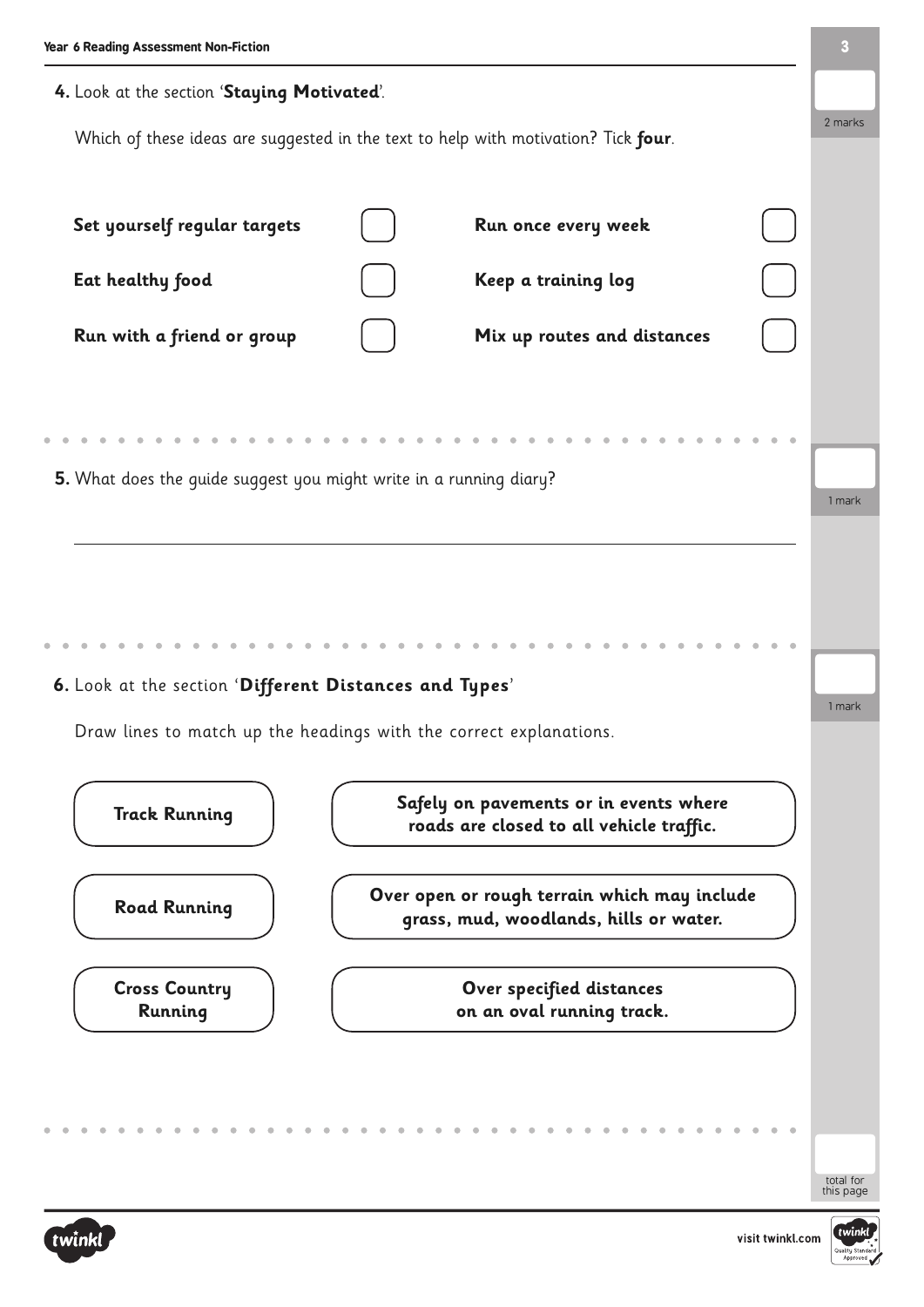| Year 6 Reading Assessment Non-Fiction                                                                 |                        |
|-------------------------------------------------------------------------------------------------------|------------------------|
| 7. Look at the sentence: 'This could be running safely along pavements.'                              |                        |
| Why does the author use the word 'safely' in this section?                                            | 1 mark                 |
|                                                                                                       |                        |
|                                                                                                       |                        |
|                                                                                                       |                        |
|                                                                                                       |                        |
|                                                                                                       |                        |
| 8. What is the distance given for a half marathon?                                                    | 1 mark                 |
|                                                                                                       |                        |
|                                                                                                       |                        |
|                                                                                                       |                        |
|                                                                                                       |                        |
| 9. Look at the section 'Specialist Gear and Gadgets'                                                  |                        |
| Explain why a good pair of running shoes are the most important equipment recommended<br>for running. | 1 mark                 |
|                                                                                                       |                        |
|                                                                                                       |                        |
|                                                                                                       |                        |
|                                                                                                       |                        |
|                                                                                                       |                        |
|                                                                                                       |                        |
| 10. Identify one other item of equipment that the author suggests for 'as your running advances'.     | 1 mark                 |
|                                                                                                       |                        |
|                                                                                                       |                        |
|                                                                                                       |                        |
|                                                                                                       |                        |
|                                                                                                       | total for<br>this page |

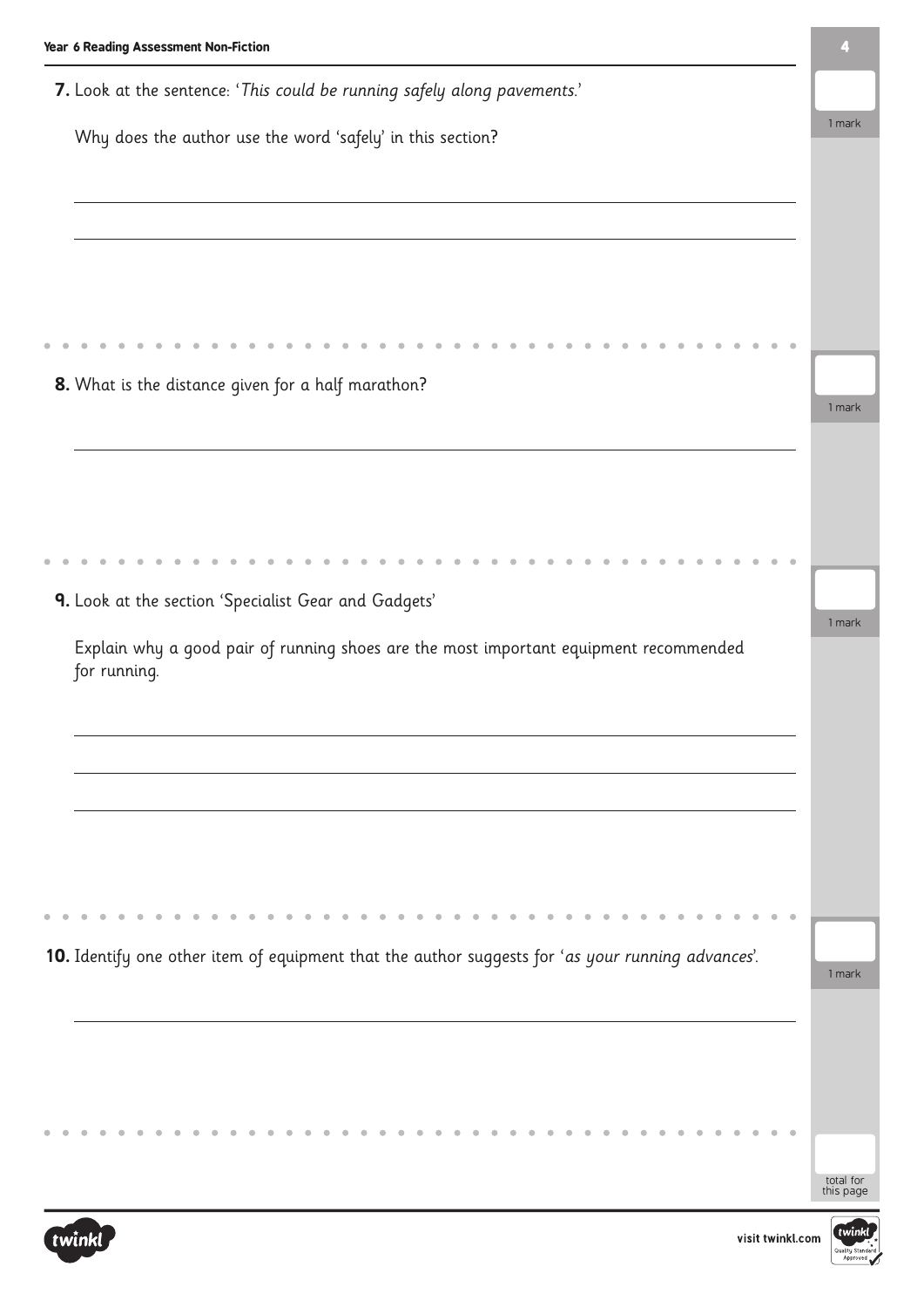| Year 6 Reading Assessment Non-Fiction                                                                                         | 5                      |
|-------------------------------------------------------------------------------------------------------------------------------|------------------------|
| 11. Look at the section 'Running for Kids'<br>The author encourages children to 'make your first rule to be running for fun'. |                        |
| What is the purpose of this statement?                                                                                        | 1 mark                 |
|                                                                                                                               |                        |
| <b>Tick one</b>                                                                                                               |                        |
| To encourage more competition                                                                                                 |                        |
| To ensure children enjoy themselves more than adults                                                                          |                        |
| To help children view running as an enjoyable activity                                                                        |                        |
| To add an extra rule to the list                                                                                              |                        |
|                                                                                                                               |                        |
|                                                                                                                               |                        |
| 12. Find and copy a word that means: providing satisfaction or offering a worthwhile experience:                              |                        |
|                                                                                                                               | 1 mark                 |
|                                                                                                                               |                        |
|                                                                                                                               |                        |
|                                                                                                                               |                        |
|                                                                                                                               |                        |
| 13. Based on the whole text, how does the author encourage people to take up running?<br>Give two examples.                   | 2 marks                |
|                                                                                                                               |                        |
|                                                                                                                               |                        |
|                                                                                                                               |                        |
|                                                                                                                               |                        |
| <u> 1989 - Johann Stoff, Amerikaansk politiker (* 1908)</u>                                                                   |                        |
|                                                                                                                               |                        |
|                                                                                                                               |                        |
|                                                                                                                               |                        |
|                                                                                                                               | total for<br>this page |



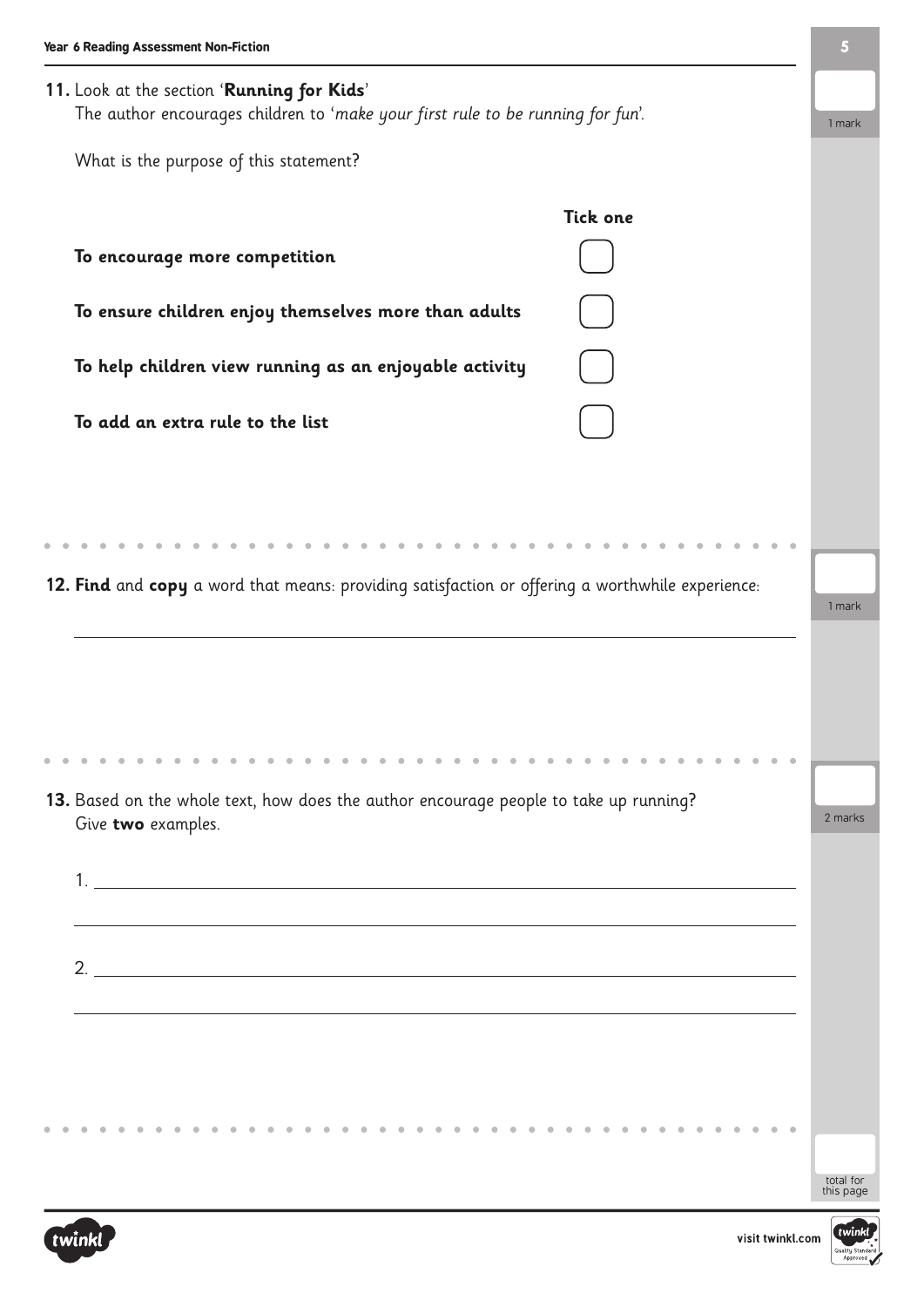**14.** What evidence is there to suggest that this text is aimed at people who are not already regular runners or thinking of trying it for the first time?

1 marks

#### **End of questions about 'Running'**

total for this page

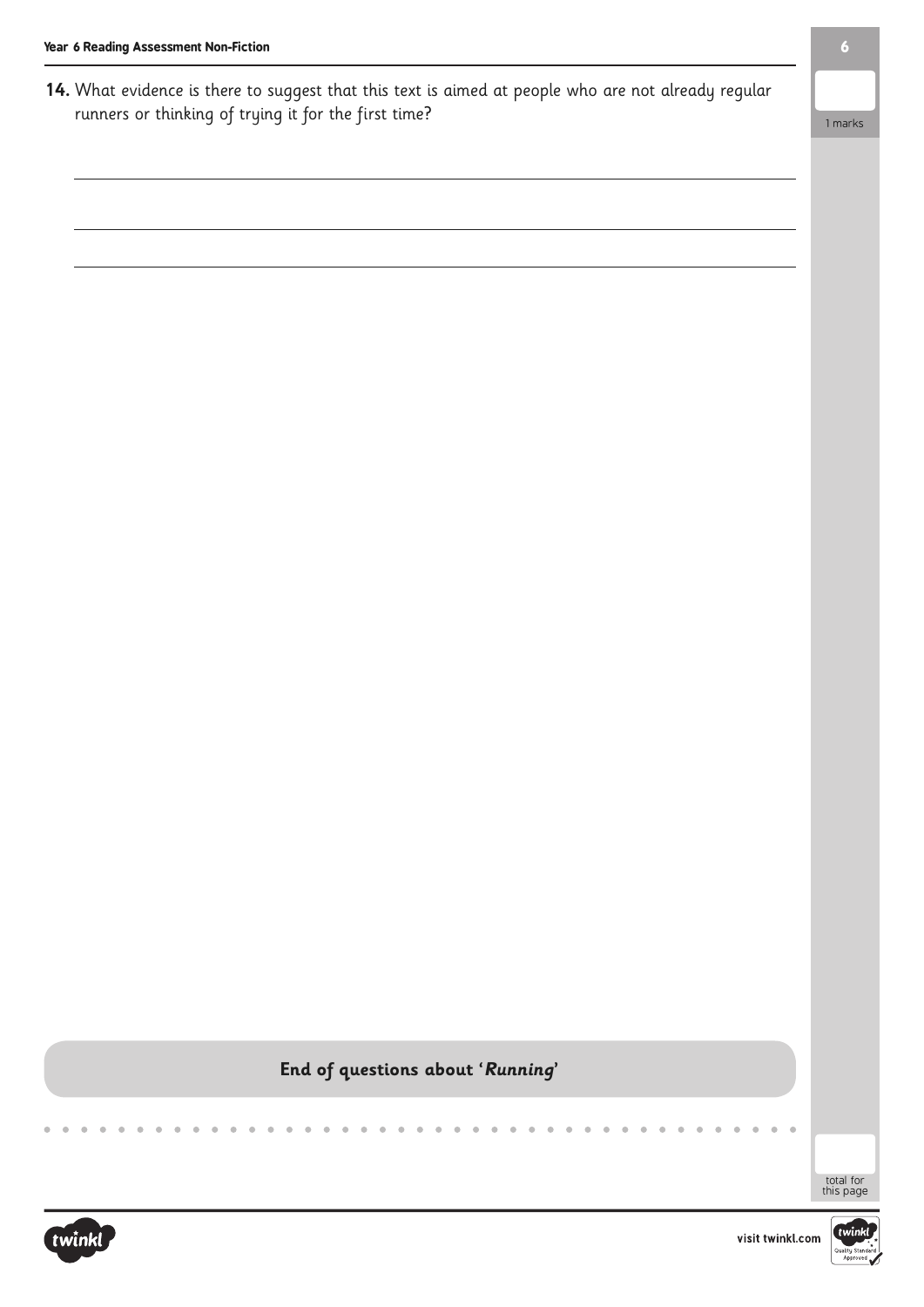

| Questions 15 to 23 are about 'Leisure'                             |           |
|--------------------------------------------------------------------|-----------|
| 15. Which three animals are mentioned in the poem?                 |           |
|                                                                    | 1 mark    |
| 16. What is the meaning of the word 'boughs'? Tick one.            | 1 mark    |
| stars in the sky<br>blades of grass                                |           |
| branches of a tree<br>streams of water                             |           |
|                                                                    |           |
| 17. Several lines start with the repeated phrase 'No time'.        |           |
| What is the purpose of repeating these words?                      | 1 mark    |
|                                                                    |           |
|                                                                    |           |
|                                                                    |           |
| 18. What do you think the author means by 'streams full of stars'? | 1 mark    |
|                                                                    |           |
|                                                                    |           |
|                                                                    |           |
|                                                                    | total for |
|                                                                    | this page |



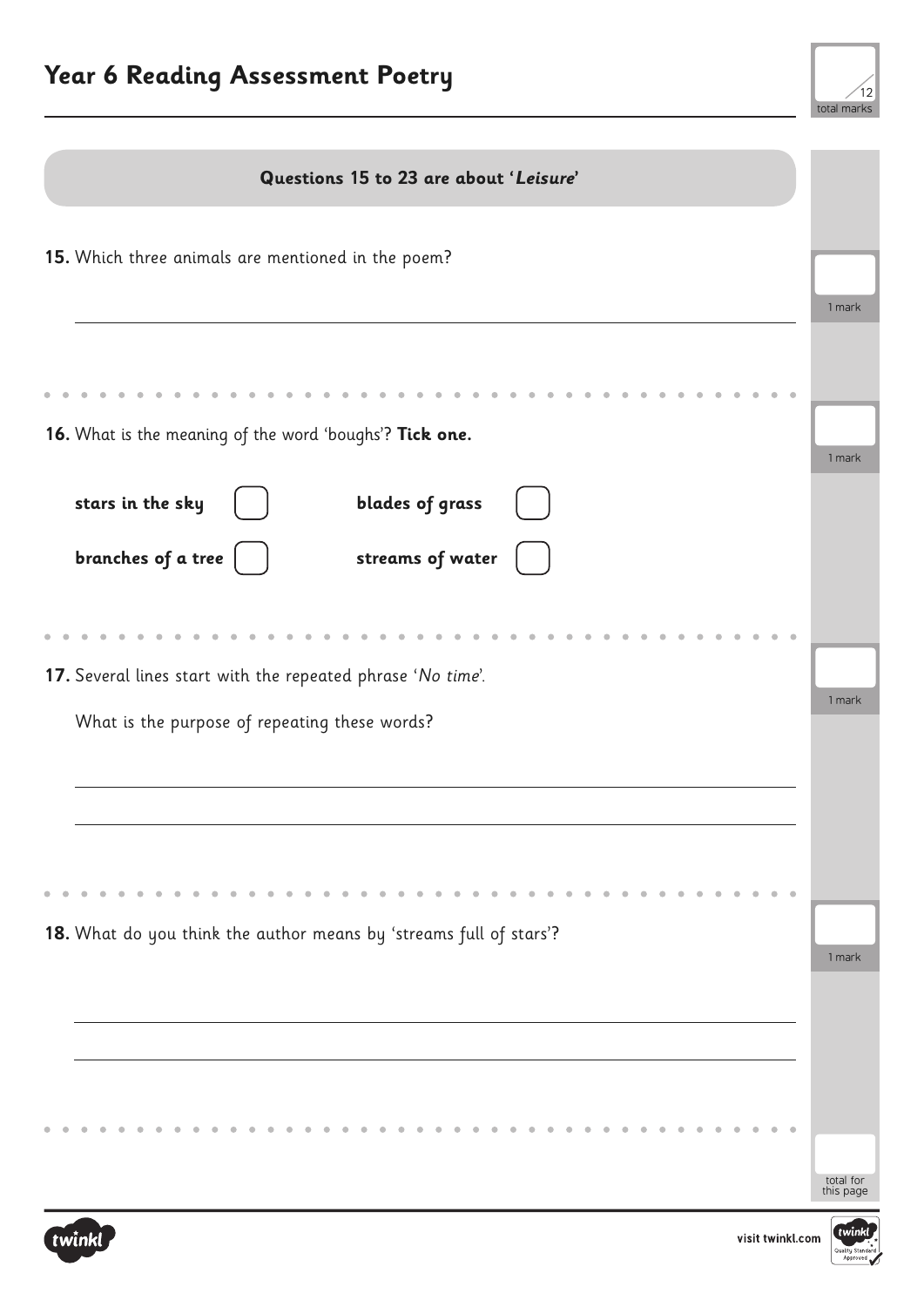| Year 6 Reading Assessment Poetry                                                        | 8                      |
|-----------------------------------------------------------------------------------------|------------------------|
| 19. Find and copy a phrase which could mean 'too occupied with worry'.                  |                        |
|                                                                                         | 1 mark                 |
|                                                                                         |                        |
|                                                                                         |                        |
| 20. Look at the line 'No time to turn at Beauty's glance'                               |                        |
|                                                                                         | 1 mark                 |
| Why is a capital letter used for the word 'Beauty'?                                     |                        |
|                                                                                         |                        |
|                                                                                         |                        |
|                                                                                         |                        |
|                                                                                         |                        |
| 21. Draw lines to match these parts of the poem with their correct movement or actions: | 1 mark                 |
|                                                                                         |                        |
| sheep and cows<br>hide nuts in grass                                                    |                        |
| dance and smile<br>squirrels                                                            |                        |
|                                                                                         |                        |
| <b>Beauty</b><br>stand and stare                                                        |                        |
|                                                                                         |                        |
|                                                                                         |                        |
| 22. In your own words, explain what message the poet is trying to give the reader.      |                        |
|                                                                                         | 3 marks                |
|                                                                                         |                        |
|                                                                                         |                        |
|                                                                                         |                        |
|                                                                                         |                        |
|                                                                                         |                        |
|                                                                                         |                        |
|                                                                                         |                        |
|                                                                                         |                        |
|                                                                                         | total for<br>this page |



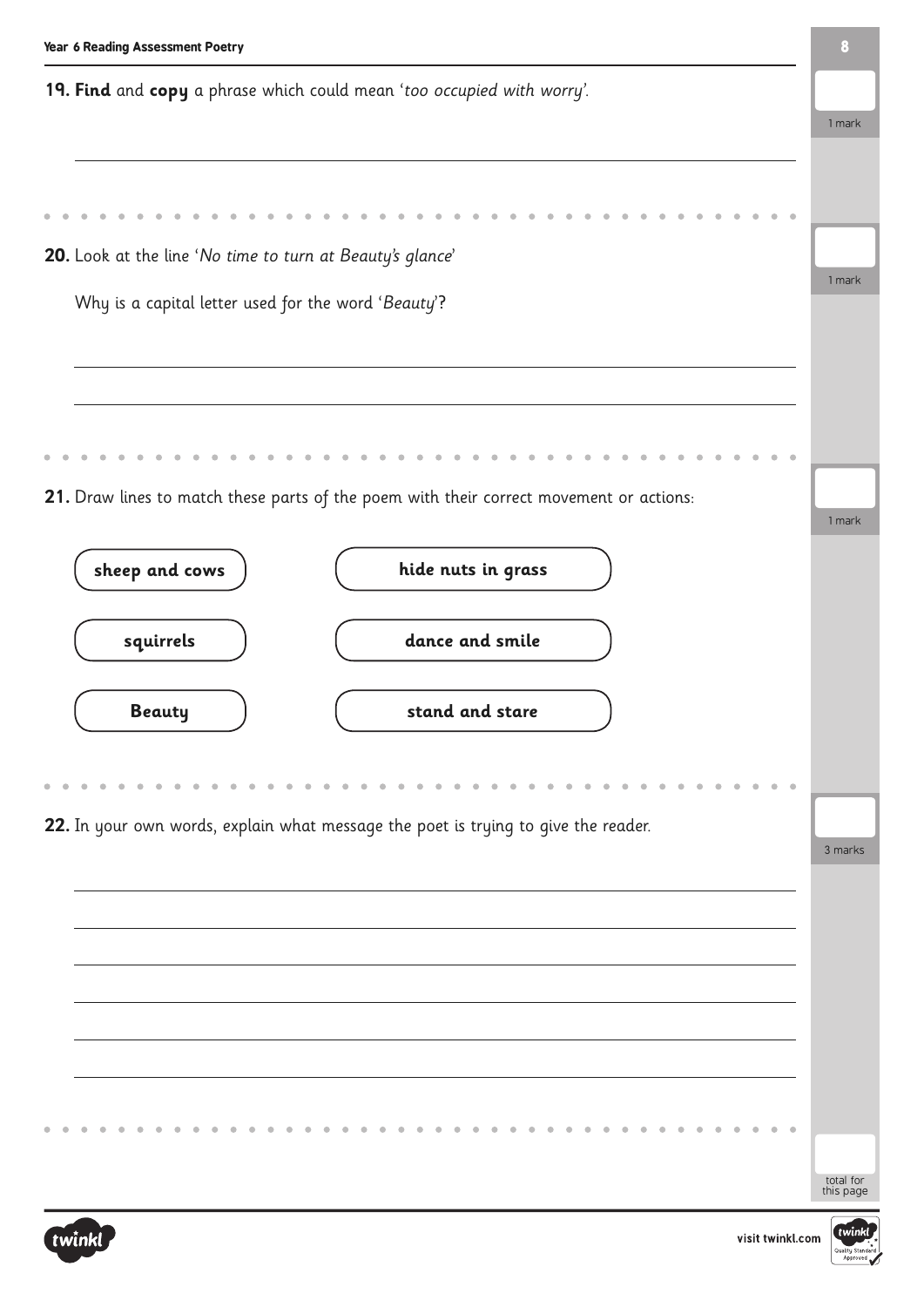2 marks

#### **End of questions about 'Leisure'**

total for this page

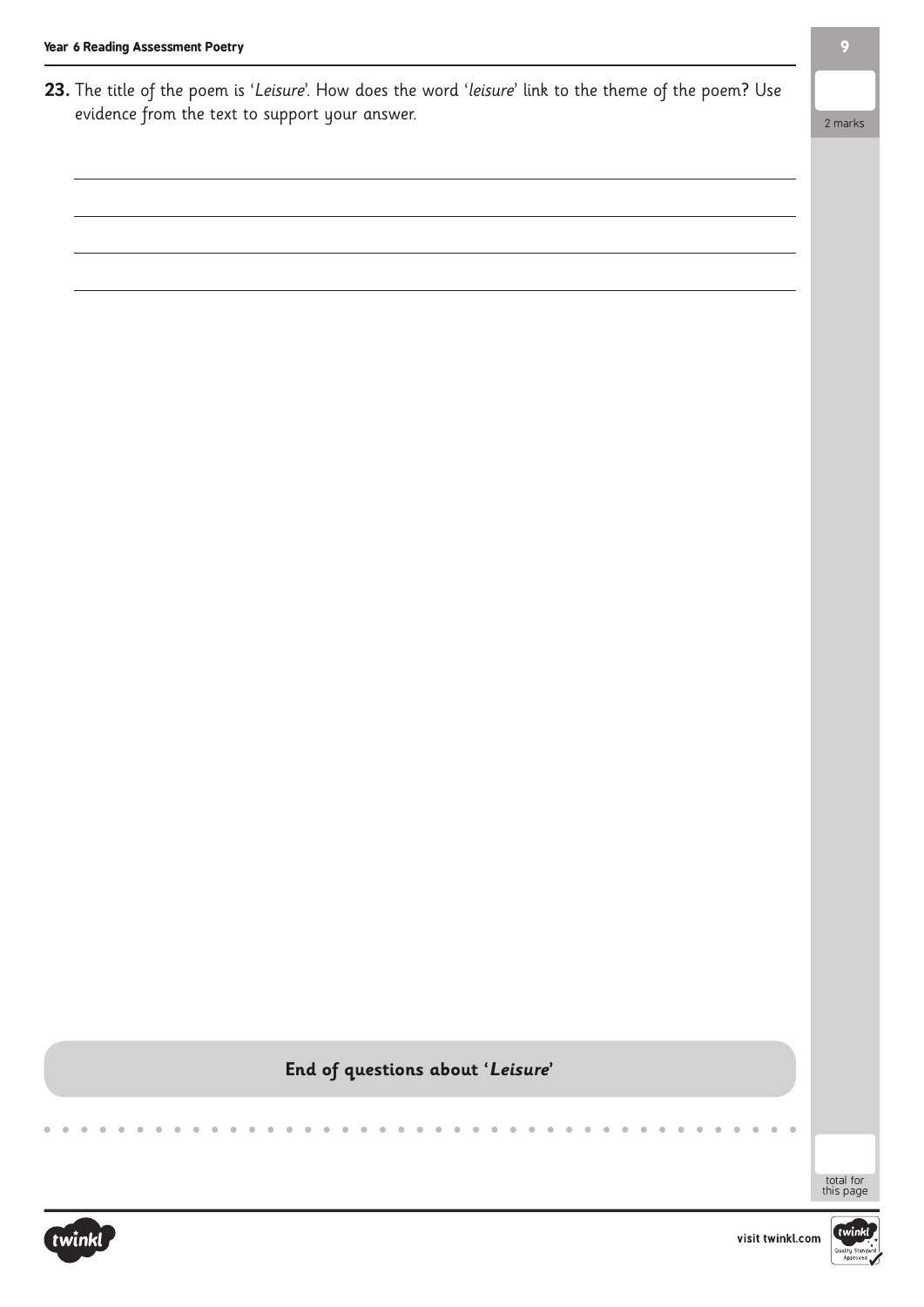

### **Year 6 Reading Assessment Fiction**

|         | 24. Look at the first three paragraphs. Find evidence from two different paragraphs |                        |
|---------|-------------------------------------------------------------------------------------|------------------------|
|         | to show that Pa is suffering from poor health. Which verb is created when           | 2 marks                |
|         | these suffixes are added to the noun? Write the correct verb for each example.      |                        |
|         |                                                                                     |                        |
|         |                                                                                     |                        |
|         |                                                                                     |                        |
|         |                                                                                     |                        |
|         |                                                                                     |                        |
|         |                                                                                     |                        |
|         | 25. Look at the paragraph beginning 'The village school'.                           | 1 mark                 |
|         | Find and copy a word which means 'machines' or 'inventions'.                        |                        |
|         |                                                                                     |                        |
|         |                                                                                     |                        |
|         |                                                                                     |                        |
|         |                                                                                     |                        |
|         | 26. Which word is closest in meaning to 'wares'?                                    | 1 mark                 |
| clothes | battles                                                                             |                        |
| goods   | food                                                                                |                        |
|         |                                                                                     |                        |
|         |                                                                                     |                        |
|         |                                                                                     |                        |
|         | 27. In what ways does Sabryna take responsibility for her family?                   | 3 marks                |
|         | Give evidence to support your answer.                                               |                        |
|         |                                                                                     |                        |
|         |                                                                                     |                        |
|         |                                                                                     |                        |
|         |                                                                                     |                        |
|         |                                                                                     |                        |
|         |                                                                                     |                        |
|         |                                                                                     |                        |
|         |                                                                                     |                        |
|         |                                                                                     |                        |
|         |                                                                                     |                        |
|         |                                                                                     |                        |
|         |                                                                                     |                        |
|         |                                                                                     |                        |
|         |                                                                                     | total for<br>this page |
|         |                                                                                     |                        |

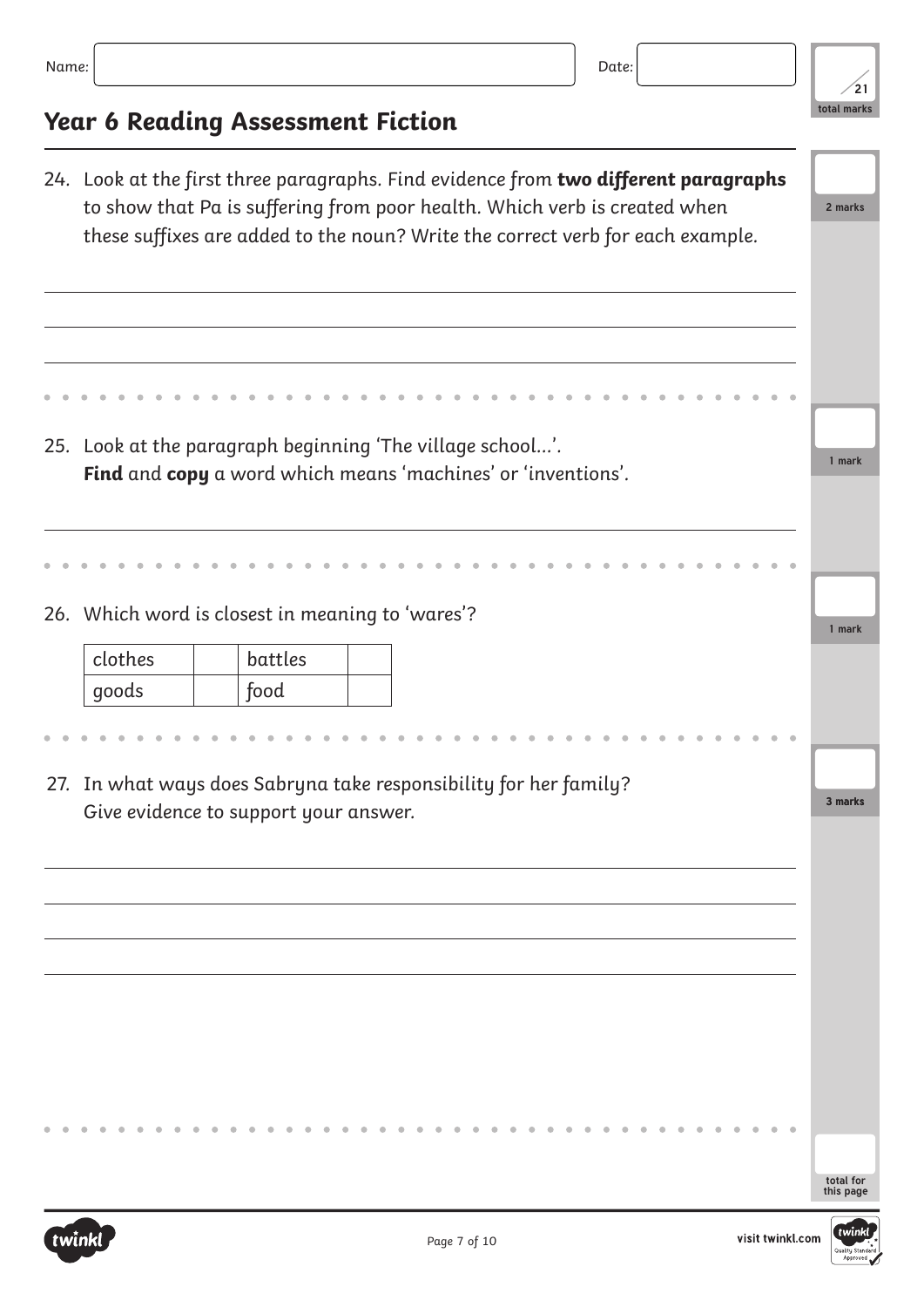28. Tick to show which statements are true and which are false.

| <b>Statement</b>                                     | <b>True</b> | <b>False</b> |
|------------------------------------------------------|-------------|--------------|
| Sabryna had never travelled to the next village.     |             |              |
| The children learned about alchemy at school.        |             |              |
| Sabryna wished that she could wear a colourful gown. |             |              |

29. Number these events (1-5) from the story to order them chronologically.

**1 mark**

| The family ate breakfast.                                      |  |
|----------------------------------------------------------------|--|
| Pa said a prayer before they ate.                              |  |
| Sabryna walked her brothers and sisters to school.             |  |
| Farmhands and blacksmiths worked in the village.               |  |
| Sabryna heated bread and pottage for the family for breakfast. |  |
|                                                                |  |

30. How do you think Sabryna feels towards the merchants' daughters? Support your answer with evidence.

31. According to the text, what are Barl, Sana and Dia?



**total for this page**

**1 mark**

**2 marks**

**1 mark**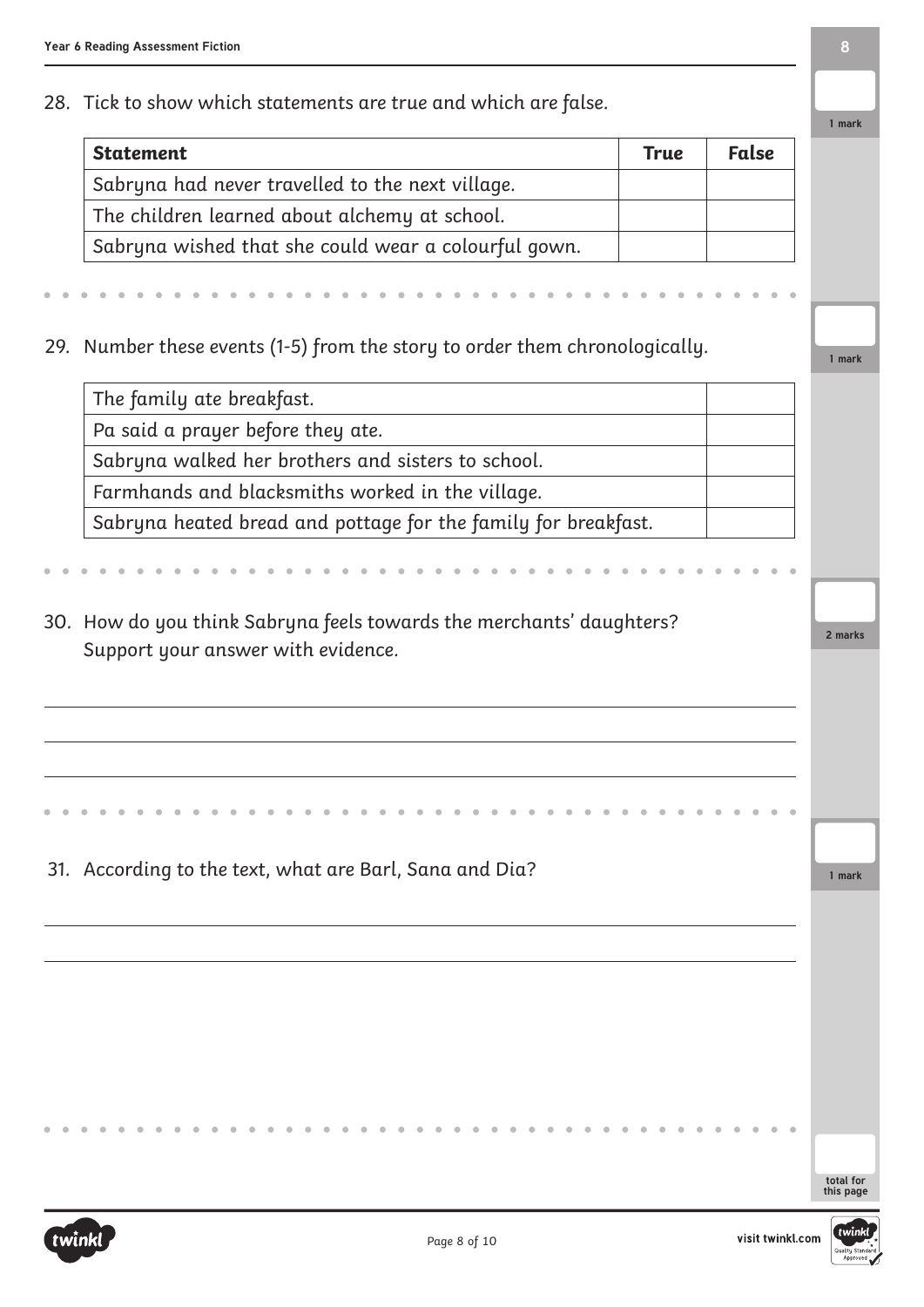| 32. Find and copy one phrase which suggests that Mrs                  |  |
|-----------------------------------------------------------------------|--|
| Strongarm has more money than Sabryna does.                           |  |
|                                                                       |  |
|                                                                       |  |
|                                                                       |  |
|                                                                       |  |
| 33. Look at the paragraph beginning 'The village bustled'.            |  |
| What does the word 'bustled' tell you about the village?              |  |
|                                                                       |  |
|                                                                       |  |
|                                                                       |  |
|                                                                       |  |
| 34. 'Sabryna broke off breadcrumbs to give to each of the figurines'. |  |
| Why do you think Sabryna did this?                                    |  |
|                                                                       |  |
|                                                                       |  |
|                                                                       |  |
|                                                                       |  |
|                                                                       |  |
| 35. What kind of person do you think Sabryna is?                      |  |
| Use two pieces of evidence from the text to support your answer.      |  |
|                                                                       |  |
|                                                                       |  |
|                                                                       |  |
|                                                                       |  |
|                                                                       |  |
|                                                                       |  |
|                                                                       |  |
|                                                                       |  |
|                                                                       |  |
|                                                                       |  |
|                                                                       |  |